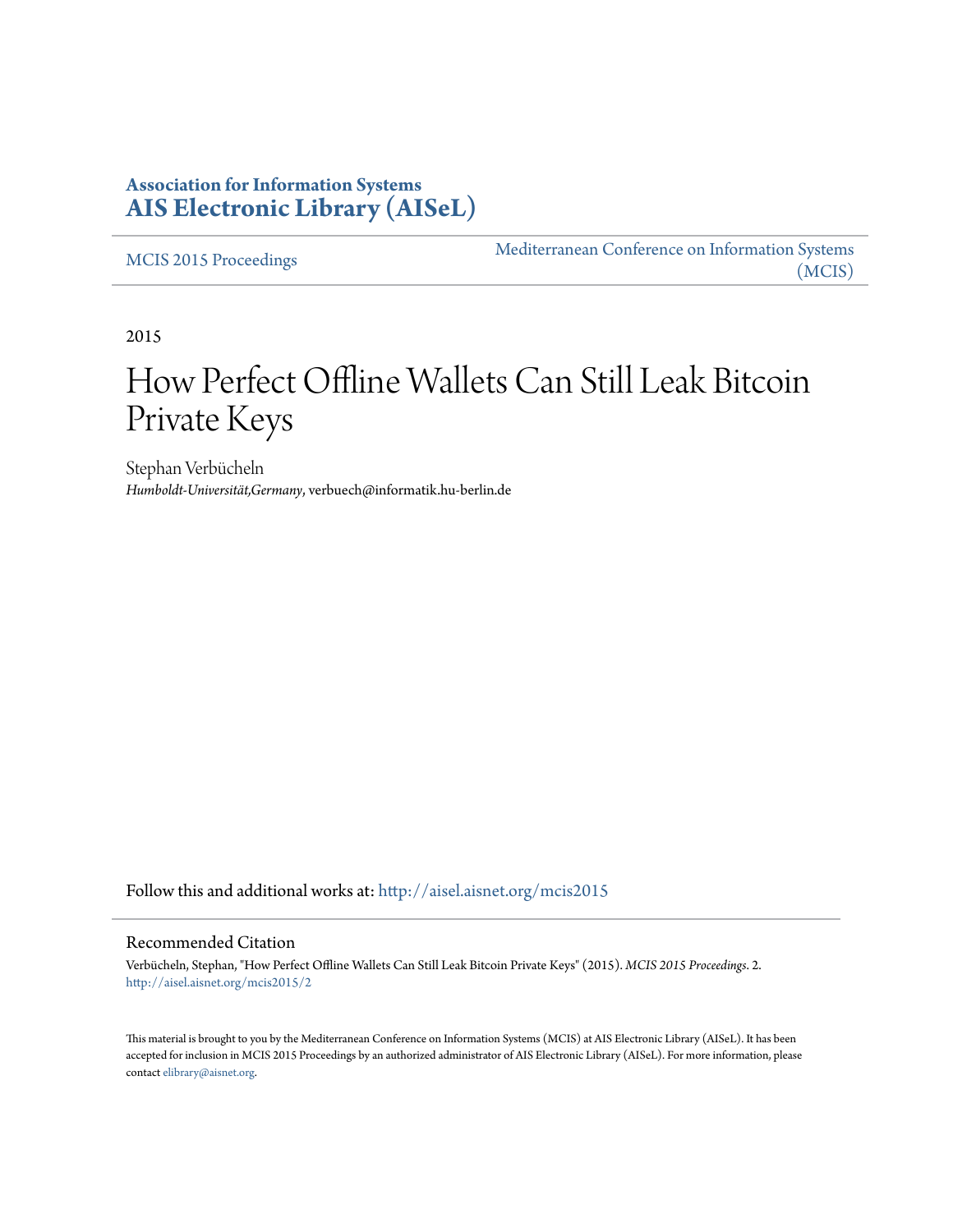## HOW PERFECT OFFLINE WALLETS CAN STILL LEAK BITCOIN PRIVATE KEYS

*Complete Research*

Stephan Verbücheln, Humboldt-Universität, Berlin, Germany, verbuech@informatik.hu-berlin.de

### **Abstract**

*ECDSA has become a popular choice as lightweight alternative to RSA and classic DL based signature algorithms in recent years. As standardized, the signature produced by ECDSA for a pair of a message and a key is not deterministic. This work shows how this non-deterministic choice can be exploited by an attacker to leak private information through the signature without any side channels, an attack first discovered by Young and Yung for classic DL-based cryptosystems in 1997, and how this attack affects the application of ECDSA in the Bitcoin protocol.*

*Keywords: ECDSA, Bitcoin, Digital Signatures, Kleptography.*

### **1 Introduction**

Bitcoin is decentralized payment scheme first described in a publication by pseudonymous author Satoshi Nakamoto in (2008). Because its design is based on cryptographic protocols, the term *cryptocurrency* has become common to refer to systems like Bitcoin and its variants. In a nutshell, users hold public-private key pairs, where the public keys function as an account numbers, and the private keys enable them to spend money from those accounts.

Bitcoin has become very popular and commercially adopted in recent years. The exchange rate has risen to a point that the value of all coins in circulation adds up to \$5 billion as of November 2014 (peaking even higher before). Because of the value of Bitcoin assets, it has become more and more important for users – especially large-scale users like online shops – to protect their private keys, as stealing a Bitcoin private key enables an adversary to steal their money.

Many ideas have come up on how to keep the user's private keys secret. The regular Bitcoin wallet software for PC operating systems encrypts the private keys using AES and only decrypts them when the user wants to create a transaction. This gives basic protection against PC malware for the time the user does not use his private key. But when the user wants to generate a transaction and enters his passphrase, the unencrypted keys are in the application memory, and thus are not protected against malware.

The next step is to use a dedicated PC for Bitcoin only, and keep it disconnected from the Internet. This prevents the PC from being infected with malware, and even in case it gets infected, the malware has a hard job to send the secret keys home to the attacker. As an even further step, some companies start producing special purpose hardware which is designed to manage keys and create transactions, but to never release the keys themselves.

The strength of the latter two settings comes from the fact that even if the device with the Bitcoin private keys on it is malicious, it cannot send any private information to attackers as long as the user makes sure that only transactions leave the device. This is supposedly achieved, if the device for example writes the transaction into a file, and the user copies the file using a portable storage medium.

But, as we will see later, even if the user actually ensures that only the transaction leaves the wallet device, there is still a problem: ECDSA. Bitcoin transactions contain ECDSA signatures. In the process of creating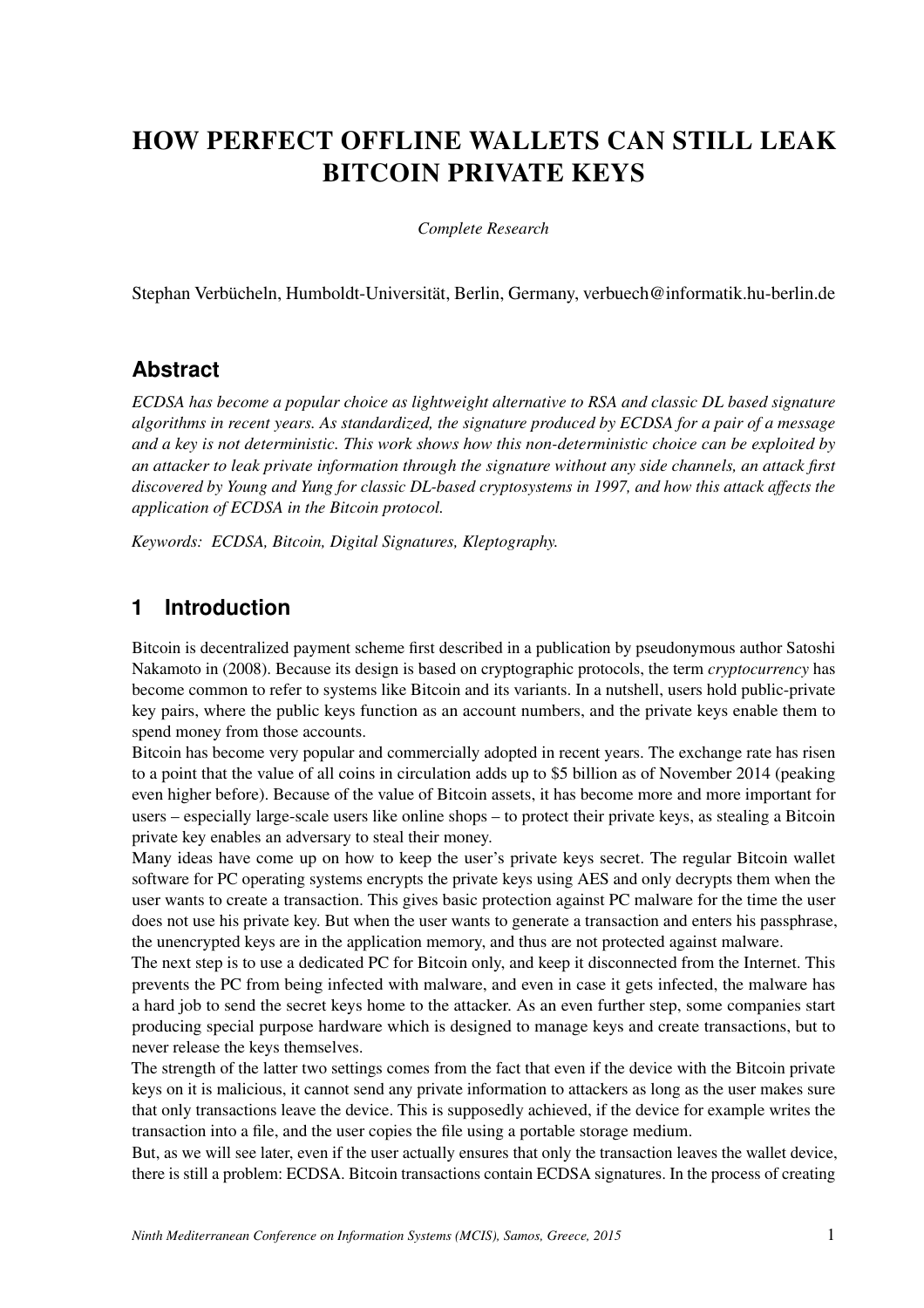a ECDSA signature, like in the classic DSA, the creator has to choose a random number. Adam Young and Moti Yung showed in (1997), how this random number can be used by a malicious implementation of DSA to leak private information. This can be done in such a way that only the attacker, who made the malicious implementation, can extract the secret from the signature, and that the distribution of malicious signatures is polynomially indistinguishable from legitimate signatures by anybody else.

This paper will outline how this attack can be used for ECDSA as well, and what security issues arise from that for applications of ECDSA like Bitcoin.

### **2 Related Attacks**

A number of attacks on Bitcoin keys have been around in the wild as well as in research publications, e.g. in works by Nicolas Courtois and Filippo Valsorda(Valsorda 2014), (Courtois, Emirdag and Valsorda 2014). Those attacks are enabled by same properties in the ECDSA scheme as the attack presented in this paper: When generating a ECDSA signature, the user has to generate a new random number that has to be kept secret, because knowledge of this number enables an attacker to compute the private key.

The attacks outlined by Valsorda and Courtois (and succefully run by many attackers of unknown attackers on the actual Bitcoin network) make use of weak randomness. If a user's wallet software is reusing the same random number for generating signatures several times, attackers can compute the private key and steal their Bitcoins.

The attack outlined in this paper is different, because it does not make use of bad randomness, which would potentially be detected by attackers scanning the network. In this attack, a malicious wallet implementation is generation two of those random numbers in a way that the attacker can compute the private key from two signatures, while for everybody else (who does no have the attacker's private key), the signatures look random.

### **3 Definitions**

In our considerations, the *user* is the person, who wants to use a publicly specified cryptosystem, e.g. ECDSA. The *attacker* is the person, who creates a malicious implementation which is used by the user. The intuition is that the attacker's impementation can differ from how the cryptosystem is specified, but that the inputs and outputs have to comply with the specification. In addition we don't want the user or any third party to be able to distinguish the outputs generated by the malicious implementation from the outputs generated by a specification-compliant implementation.

#### **3.1 Kleptographic SETUP**

We will use the definition of kleptographic setups given by Young and Yung in (1997).

**Definition.** Let *C* be the black-box implementation of a cryptosystem with publicly known specification. A kleptographic *(regular) SETUP* (Secretly Embedded Trapdoor with Embedded Protection) is a modified algorithm  $C'$  such that:

- 1. The input of *C*0 agrees with he public specifications of the input of *C*.
- 2. *C'* computes efficiently using the attacker's public encryption function *E* (and possibly other functions as well), contained within  $C'$ .
- 3. The attackers private decryption function  $D$  is not contained within  $C<sup>1</sup>$  and is known only by the attacker.
- 4. The output of  $C'$  agrees with the public specifications of the output of  $C$ . At the same time, it contains published bits (of the user's secret key) which are easily derivable by the attacker (the output can be generated during key generation or during system operation like message sending).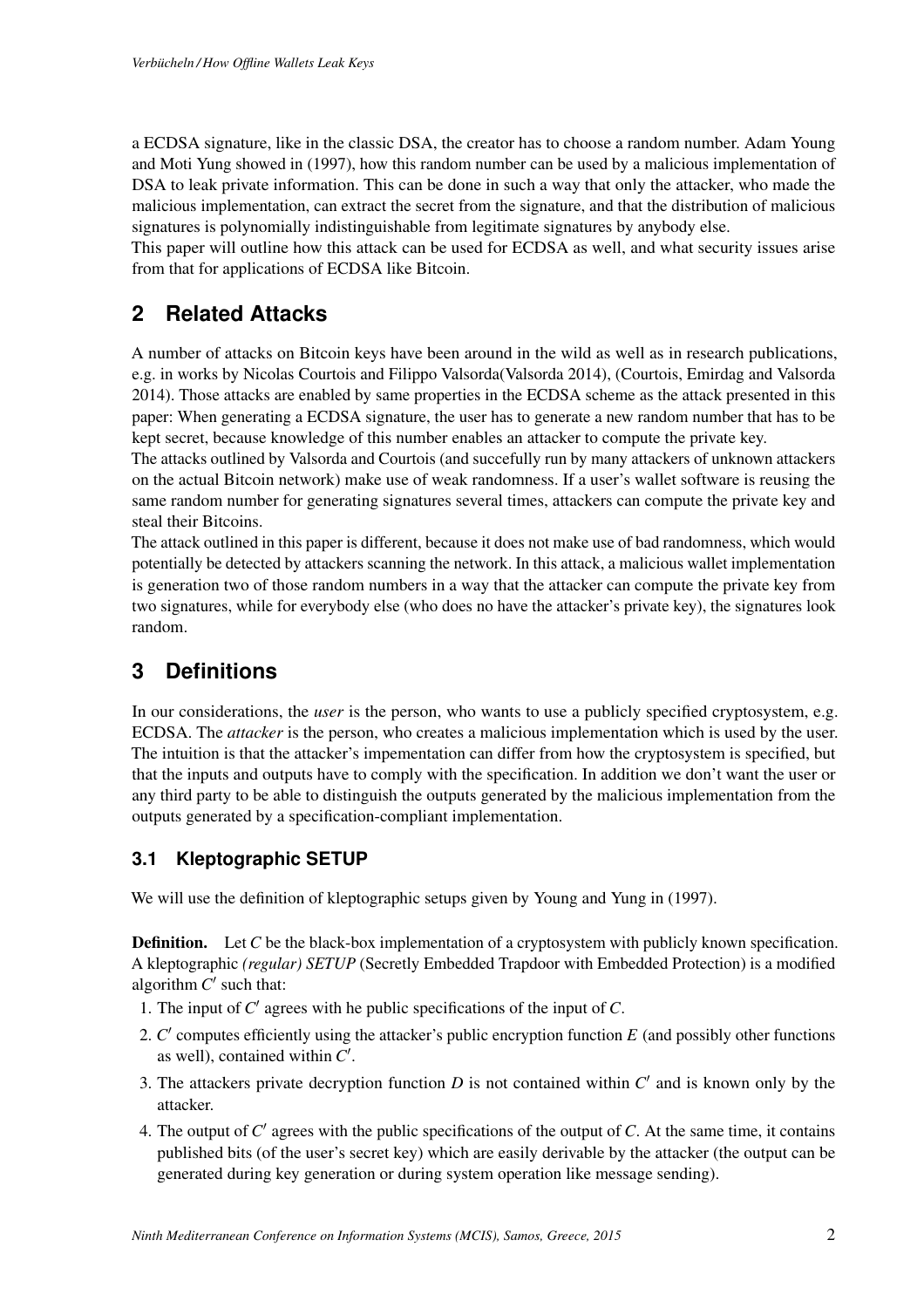- 5. Furthermore, the output of  $C$  and  $C'$  are polynomially indistinguishable (as in Goldwasser, Micali 1984) to everyone except the attacker.
- 6. After the discovery of the specifics of the setup algorithm and after discovering its presence in the implementation (e.g. reverse-engineering of hardware tamper-proof device), users (except the attacker) cannot determine past (or future) keys.

### **4 A Kleptogram for Elliptic Curves**

In this section, we will see how elliptic curves can be used to hide information in the choice of a random number like it is performed in ECDSA. This will be the central building block in our later attack. Given an elliptic curve *E*. Let *G* be a point on *E* of order *n*. Let *d* be the attacker's private key and  $Q = dG$ the corresponding public key. Let *R* be a cryptographically strong pseudo-random number generator with hidden seed. Without loss of generality, we assime that  $\mathcal R$  outputs a value less than *n*. Let  $\alpha, \beta, \omega$  be fixed integer constants, with  $\omega$  being odd.

#### **4.1 Generation**

The malicious implementation of a elliptic-curve cryptosystem generates two subsequent choices  $c_1, c_2$ the following way:

#### First round.

- 1. Pick random  $c_1 < n$ .
- 2. Compute  $M_1 = c_1 G$ .
- 3. Store  $c_1$  in non-volatile memory.
- 4. Output *M*1.

#### Second round.

- 1. Pick random bit  $t \in \{0, 1\}$ .
- 2. Compute  $Z = (c_1 \omega t)G + (-\alpha c_1 \beta)Q$ .
- 3. Compute  $c_2 = \mathcal{R}(Z)$ .
- 4. Compute  $M_2 = c_2 G$ .
- 5. Output *M*2.

#### **4.2 Recovery**

Now the attacker is able to extract the (secret) value of  $c_2$  from  $M_1$ ,  $M_2$  and his private key *d* as follows:

- 1. Compute  $R = \alpha M_1 + \beta G$ .
- 2. Compute  $Z_1 = M_1 dR$ .
- 3. If  $M_2 = \mathcal{R}(Z_1)G$  then output  $c_2 = \mathcal{R}(Z_1)$ .
- 4. Compute  $Z_2 = Z_1 \omega G$ .
- 5. If  $M_2 = \mathcal{R}(Z_2)G$  then output  $c_2 = \mathcal{R}(Z_2)$ .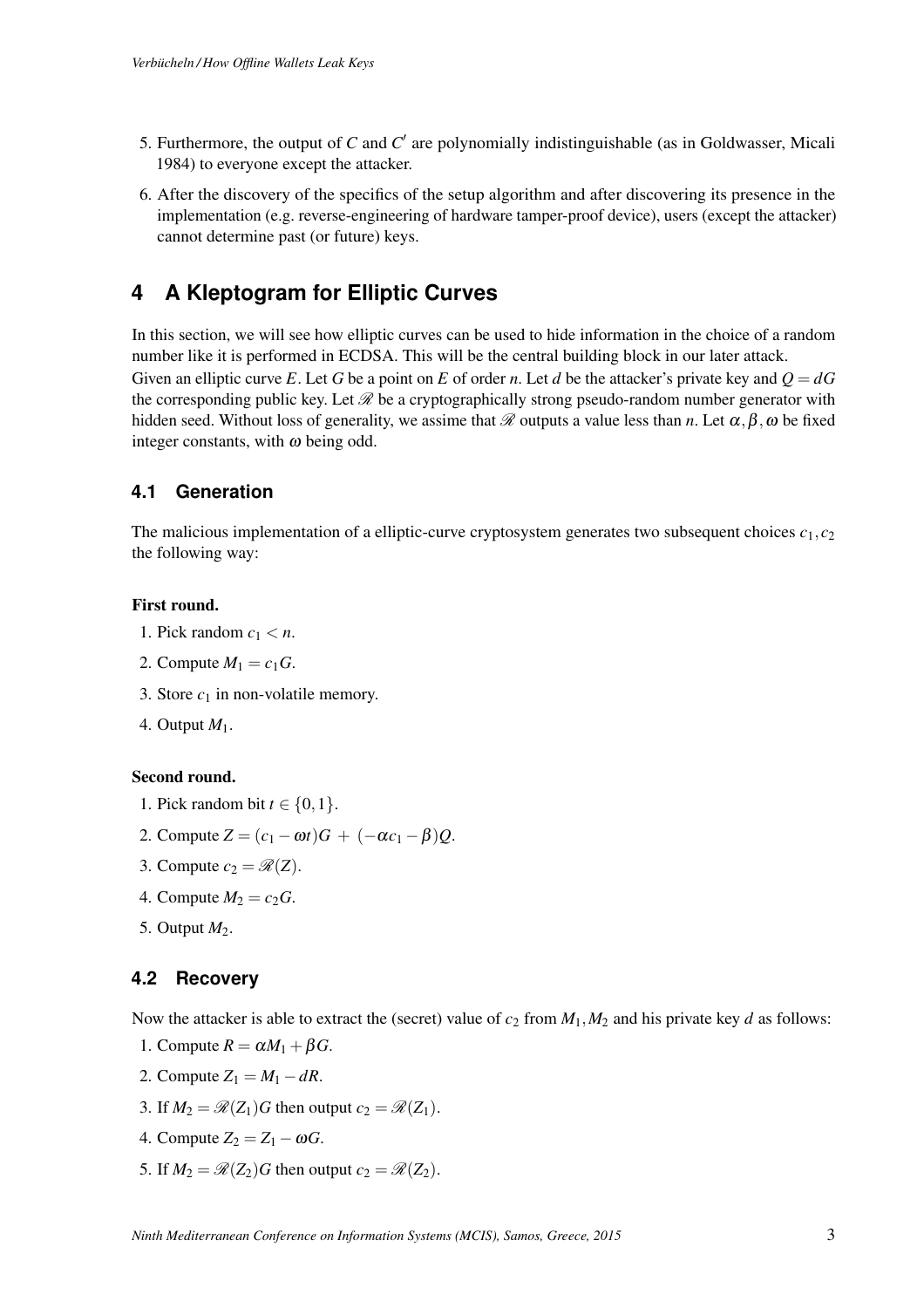#### **4.3 Indistinguishability**

Values in the first round are chosen at random. An attacker wants the distribution of values from the second round to be indistinguishable from values generated at random like in the first round.

For this reason, the second round makes use of a seeded pseudo-random number generator. To make the distribution of the generator's output as hard to distinguish as possible, the attacker wants the number of potential values for *Z* as large as possible, ideally *n* different values.

The attacker can achieve this by tweaking the constants  $\alpha$ ,  $\beta$  and  $\omega$  such that

$$
G_1 = (-d\beta - \omega)G
$$
  
\n
$$
G_2 = (-d\beta)G
$$
  
\n
$$
G_3 = (1 - d\alpha)G
$$

have preferably high orders, the ideal being *n*. In that case, *Z* and thus  $c_2 = \mathcal{R}(Z)$  can take on any value up to *n*. Assuming that the output of *R* is polynomially indistinguishable from random numbers of equal distribution, we can follow that only the attacker himself can distinguish the two (by blindly applying his recovery procedure).

### **5 ECDSA and Bitcoin**

In this section, we will see how the above construction can be used to create a SETUP for ECDSA.

#### **5.1 Setup for ECDSA**

Let's recall ECDSA. For an elliptic curve *E* with a generator point *G* of order *n*, an ECDSA user's private key is a number  $d < n$ . The public key is the corresponding curve point  $Q = dG$ . Let *H* be the cryptographic hash function used.

A signature for a message *m* is generated as follows:

- 1. Pick a random value  $k < n$ .
- 2. Compute  $R = (r_1, r_2) = kG$ .
- 3. Compute  $r = r_1 \mod n$ .
- 4. Compute  $s = k^{-1}(\mathcal{H}(m) + dr) \mod n$ .
- 5. Output  $\sigma = (r, s)$

The signature is verified by another party as follows:

- 1. Compute  $R' = (r'_1, r'_2) = s^{-1} \mathcal{H}(m)G + s^{-1}rQ$ .
- 2. Compute  $r' = r'_1 \mod n$ .
- 3. Accept the signature if and only if  $r = r'$ .

Note that a number  $k_i$  is chosen by the algorithm for each signature  $\sigma_i$ . A black-box implementation of ECDSA can substitute the values  $k_i$ ,  $k_{i+1}$  in two consecutive signatures  $\sigma_i$ ,  $\sigma_{i+1}$  by  $c_1$ ,  $c_2$  generated like in section 3. This enables the attacker to extract the value of  $k_{i+1} = c_2$  from  $\sigma_1 = (r_1, s_1)$ ,  $\sigma_2 = (r_2, s_2)$  as described, because  $r_1$ ,  $r_2$  are the equivalent to  $m_1$ ,  $m_2$  respectively from section 3.

Now note that knowledge of the value  $k$  for a single signature  $\sigma$  already enables an attacker to compute the private key  $d$ , since from step  $4$  in the signature generation, it follows:

$$
d = (\mathcal{H}(m) - sk)r^{-1} \mod n
$$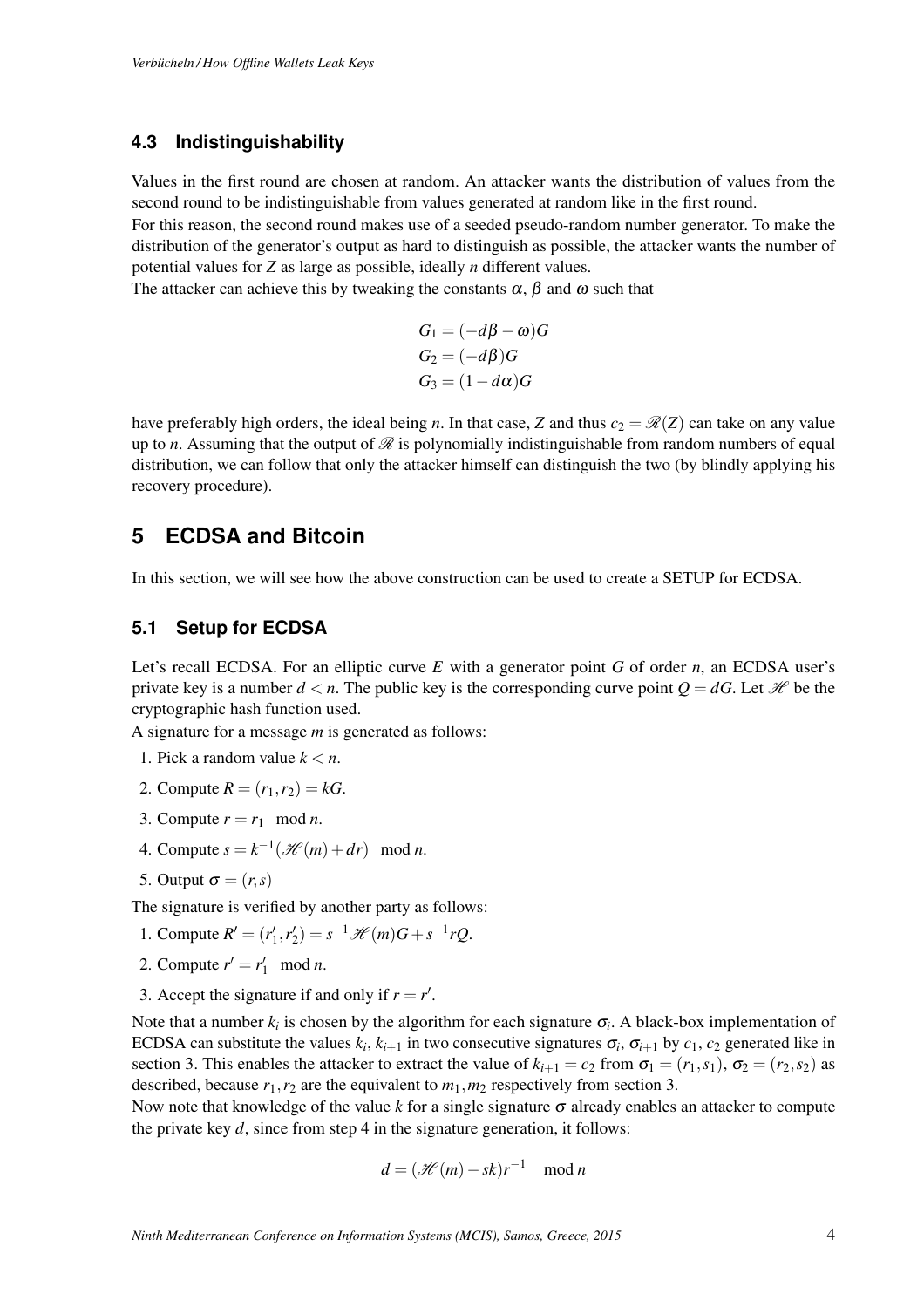

*Figure 1. Bitcoin configuration with an offline wallet*

#### **5.2 Limitations**

One limitation with this attack is that the attacker has to know in advance which curve and which generator point the user will choose to set up his implementation. Otherwise he cannot generate his own publicprivate key pair. This was a big limitation, when Young and Yung (1997) published the attack for classic Diffie-Hellman settings, because it was common that each user generates his own new group  $\mathbb{Z}_p$  and a generator  $g \in \mathbb{Z}_p^*$  for each application.

With elliptic curve cryptography, this limitation became less relevant. Since it is more expensive to generate a new strong pair of a curve and a generator point from scratch, elliptic curves are generated and analyzed by scientists, and only a few elliptic curves are published (with corresponding parameters including the generator point) by standardization bodies such as the U.S. governments' NIST. Some ECDSA applications even specify a particular single curve to be used, e.g. Bitcoin uses only the secp256k1<sup>1</sup> curve for ECDSA.

#### **5.3 Bitcoin**

Bitcoin is a decentralized payment system, which is implemented as a peer-to-peer network (Nakamoto 2008). In order to pay money to one another, users create little files named *transactions*. These transactions are broadcasted into the network and collected in a large log file called *blockchain*, which is maintained by all participating peers in a cooperative manner.

For our considerations we don't have to go further into how the blockchain is maintained in detail. We just have to keep in mind that the blockchain collects all valid transactions, and that the previous blockchain history is what gives the user a balance that he can spend.

To participate in the payment and receive money, a user creates a Bitcoin *address*. He creates an ECDSA public-private key pair.2 To generate the address, the public key is hashed twice using the SHA256 algorithm.

Now a standard transaction is a file that specifies a number of inputs and outputs. For inputs, the transaction refers to a previous transaction that has charged one or more of the user's addresses with coins. For outputs, the transaction specifies one or more Bitcoin addresses owned by the receiver. To make the transaction valid, it has to satisfy the following conditions:

- The specified inputs must have a higher or equal value than the outputs are receiving.
- The transactions specified in the inputs must be part of the blockchain and not yet spent.
- The user has to prove that he owns the addresses from the input transactions by signing the transaction with the corresponding private keys.

 $\frac{1}{1}$  Published in 2000 by Certicom Research.

<sup>&</sup>lt;sup>2</sup> Note that the secp256k1 curve is the only elliptic curve used in Bitcoin.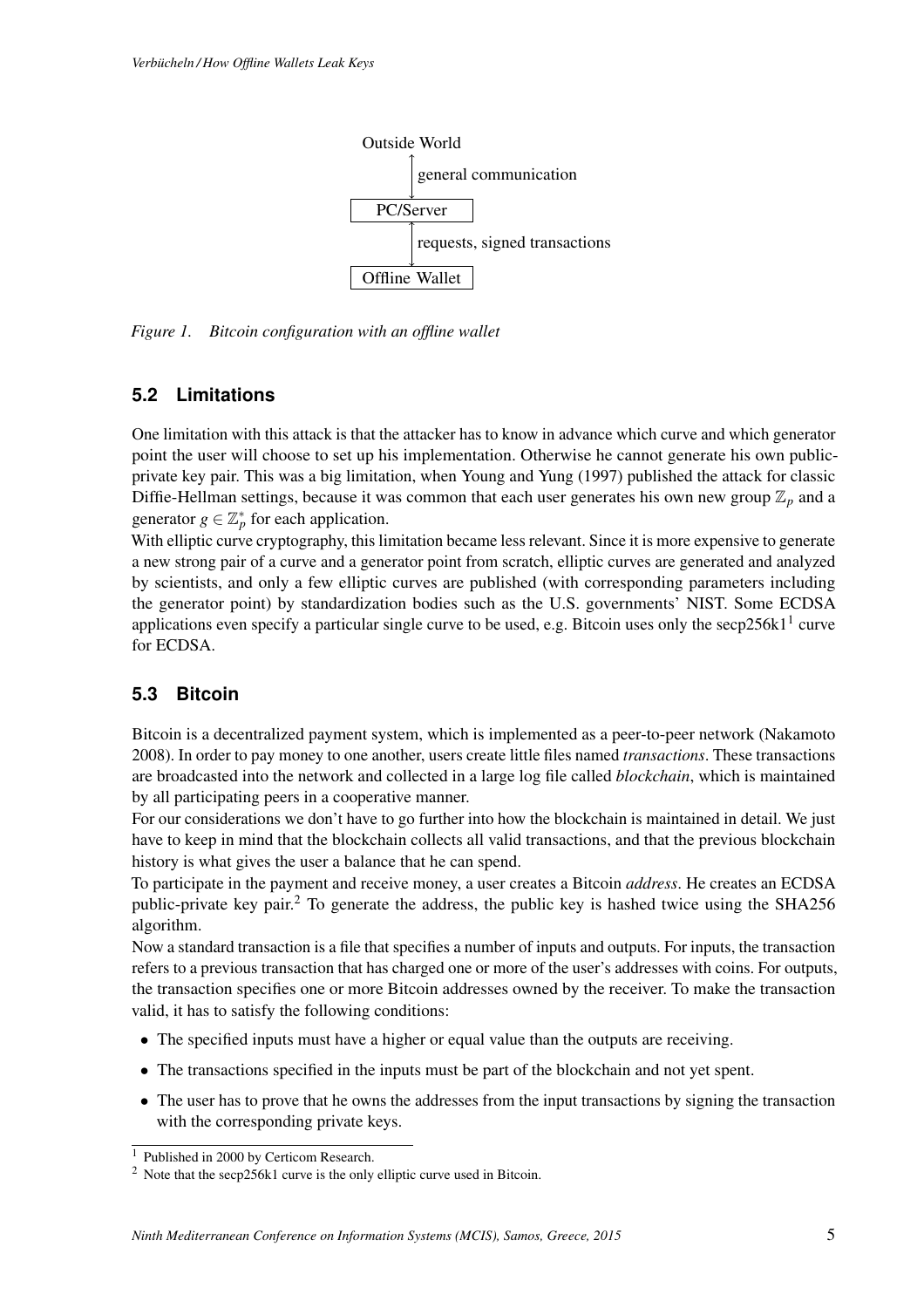The last condition is the one that makes sure that only the owner of an address can spend the received coins, because only he knows the ECDSA private key.

Now note that since the signatures in a transaction are plain ECDSA signatures, the kleptographic SETUP from section 4 can just be applied in a straight forward manner. This means that a malicious programmer or hardware designer can implement a Bitcoin wallet in a way that leaks the secret key without any side channels using only two signatures. Note that since there might be more than one signature in a transaction, this can happen in a single transaction if two inputs associated with the same address are used. Nobody but the attacker is able to distinguish such a malicious transaction from a normal one.

### **5.4 Deterministic Choice of** *k*

The kleptographic attack on ECDSA is very easy, because the value *k* has to be chosen during the signature creation. As we have seen, *k* has to be secret to prevent adversaries from extracting the secret key *d*. Only  $R = kG$  is published with the signature.

Another slightly related security issue also arose from the fact that *k* has to be chosen by the signature algorithm. If two values  $k_1$ ,  $k_2$  in two different signatures have a known linear relationship  $k_2 = ak_1 + b$ with  $a, b \in \mathbb{Z}$ , the private key *d* can be extracted from the two signatures without the knowledge of the values  $k_1, k_2$ , since it results in two linear equations with only *d* and  $k_1$  unknown.

Because of this known attack, some proposals have been made on how to choose the number *k* deterministically, e.g. RFC6979 or the specification of EdDSA by Bernstein, Duif, Lange, Schwabe, Yang (2012). These proposals generate *k* deterministically using a cryptographic hash function with the message and the user's private key as inputs. The result is that the same user always creates the same signature for a given message. Note that it is crucial here to have the private-key part of the input. If *k* would be derived from the message alone, it would be public information and therefore useless.

This measure gives only limited protection against the kleptographic attack since it can only be verified using the private key. The whole point of a dedicated Bitcoin wallet is that the user wants to make sure that the private keys never get anywhere outside of it, which means that even the user himself cannot verify the signature using a second computer.

### **6 Potential Solutions**

One potential counter-measure could be the following:

- 1. The signature device generates the signature with deterministic *k* as specified in RFC6979.
- 2. In addition to that, the device delivers a zero-knowledge proof that *k* was indeed generated as specified.

This is possible since it is known that zero-knowledge proofs exist for any NP statement. But with this solution, a new problem arises. The whole point of using an offline Bitcoin wallet is that it does not leak any information into the public except the legitimately generated transactions. If we let the device output a zero-knowledge proof in addition to that, this proof may introduce new ways for the adversary to leak information. This means that the zero-knowledge protocol for this application has to be chosen carefully. Another counter-measure would be to strictly not use any address more often than once. Although this way of using Bitcoin addresses is recommended already because of privacy considerations, there exist some use cases where this may not be feasible. For example, a public donation address for a charitable foundation is supposed to be used by multiple donors over and over again for a long period of time. In order to transfer the donations, a signature has to be created for each incoming payment.

A deterministic choice of *k* alone (as described in the last section) would not help much either, because knowledge of the private key is necessary to verify that *k* has indeed been chosen as specified. But there are still two advantages arising from using a deterministic method: First, it limits the choice of *k* if the user signs the exact same document twice, as *k* has to be identical given the same message and private key.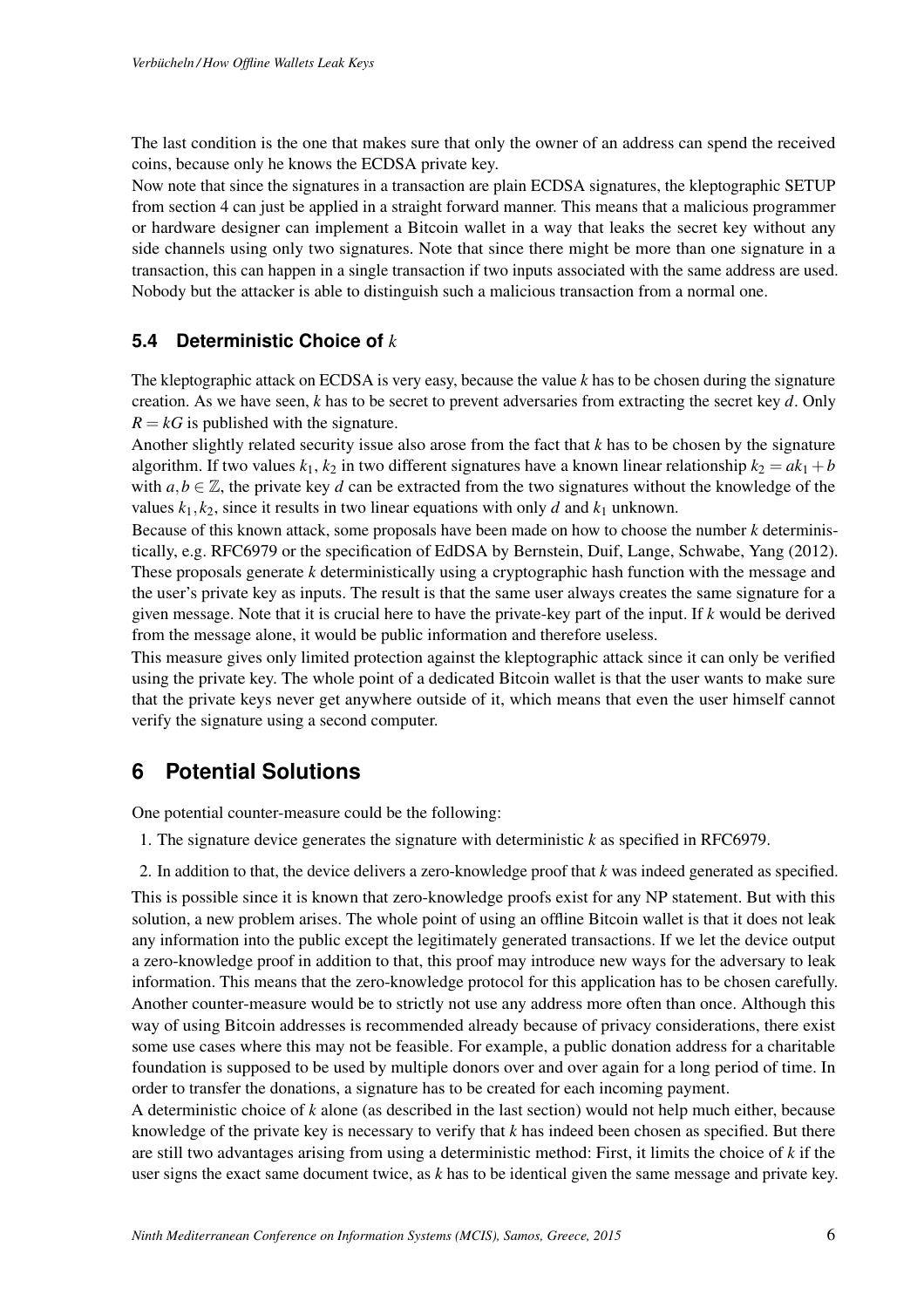

*Figure 2. Configuration with a supervisor*

Secondly, it would enable the user to detect malicious signatures later, for example after a key has expired and it is safe to transfer the private key to another computer.

#### **6.1 Interactively Generate** *k*

The ability of the signer to leak information through his choice of *k* come from the fact that he is allowed to choose *k* freely. If an outside agent could force the signer to choose *k* from the equal distribution, that wouldn't be possible.

A common way to solve this cryptographic problem is an interactive protocol, where two parties choose a common random string. Such a protocol is arranged in a way that neither of the two parties can influence the resulting random string to his wishes, because both parties have to make their choice for their part before the other one's choice is revealed. This can be enforced using a commitment scheme.

In a blogpost<sup>3</sup> on firmcoin.com, the Certimix company describes such an interactive protocol that deals with the problem. In addition to the signing device (i.e. the offline wallet), we have a supervisor device that checks whether the signing is done properly. The protocol works as follows:

For an elliptic curve E with a generator point G of order *n* be  $d < n$  the private key and the corresponding curve point  $Q = dG$  the public key. Let *H* be the cryptographic hash function used.

A signature for a message *m* is generated as follows:

- 1. Supervisor and signer generate *k* together:
	- a) The signer picks a random value  $t < n$ .
	- b) The signer computes  $T = tG$ .
	- c) The signer computes  $h_T = \mathcal{H}(T)$ .<sup>4</sup>
	- d) The signer sends  $h_T$  to the supervisor.
	- e) The supervisor picks a random value  $u < n$ .
	- f) The supervisor sends *u* to the signer.
	- g) The signer sends *T* to the user.
	- h) The supervisor verifies that  $h_T = \mathcal{H}(T)$ .
	- i) The signer computes  $k = t \cdot u \mod n$ .
- 2. The signer computes  $R = (r_1, r_2) = kG$ .
- 3. The signer computes  $r = r_1 \mod n$ .

 $\overline{3}$  Blogpost from June 20, 2013, "No subliminal Channel", http://firmcoin.com/?p=52

<sup>4</sup> This is a commitment to *T*.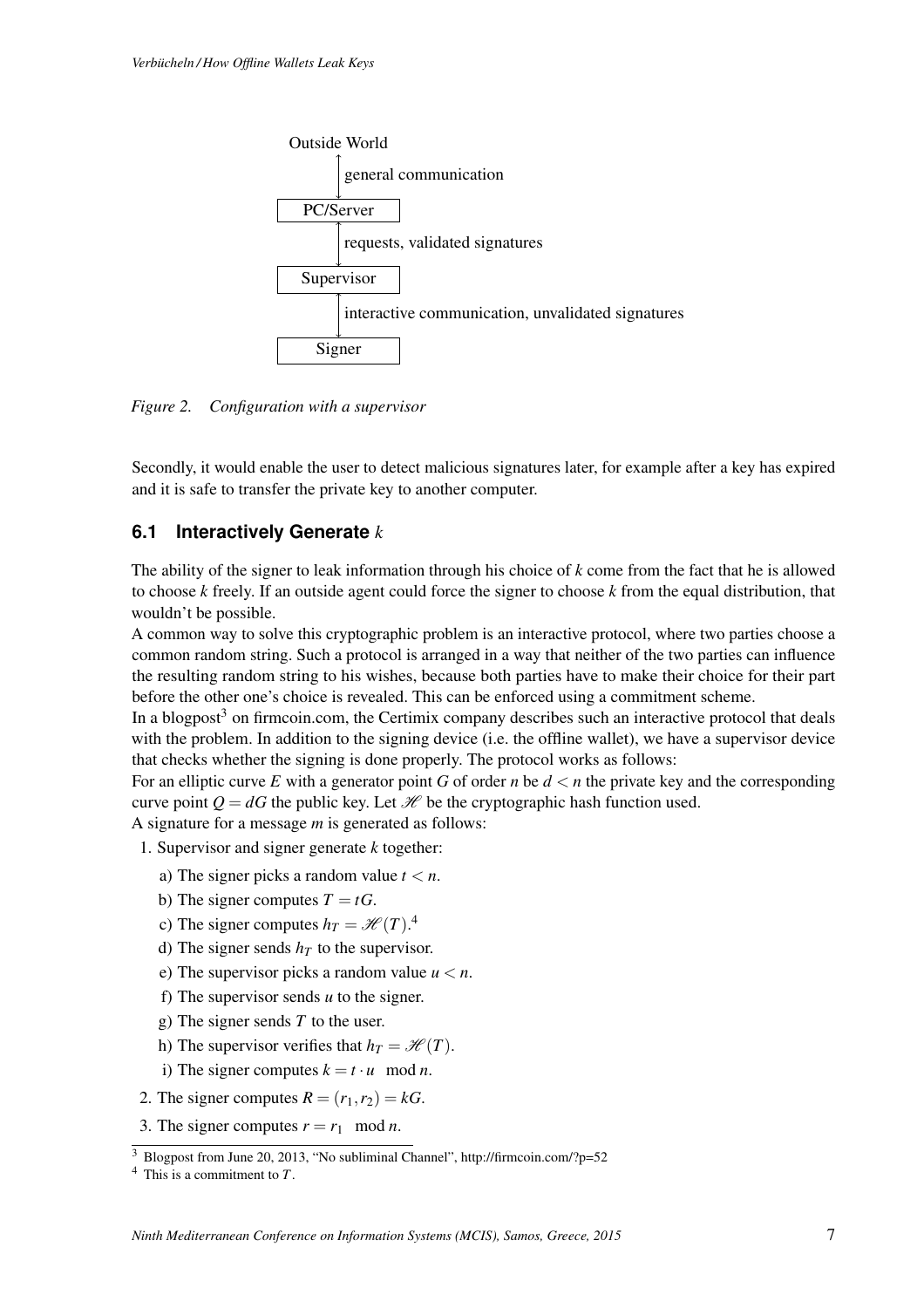- 4. The signer computes  $s = k^{-1}(\mathcal{H}(m) + dr) \mod n$ .
- 5. The signer sends the resulting signature  $\sigma = (r, s)$  to the supervisor.
- 6. The supervisor releases the signature after verifying that *k* was generated correctly:
	- a) The supervisor computes  $R' = (r'_1, r'_2) = uT$ .
	- b) The supervisor verifies that  $r = r'_1 \mod n$  holds.

Note that only the supervisor has to communicate with the outside world. But there are still some things that we have to be aware of: Even though neither the signer nor the supervisor can manipulate the choice of *k*/*r* as published with the signature, the signer might still leak information to the supervisor through his choices of *ti*. There are still advantages coming from the protocol: As the supervisor does not have to store any critical data in persistent memory, the security properties are different. In addition, as long as either one of signer and supervisor works correctly, the signature cannot leak information through the choice of *k*.

This protocol has the disadvantage that it requires a lot of interaction. But we can make this protocol more practical by performing a prearrangement step where a list of random numbers is generated in advance. Let *E* again be an elliptic curve with a generator point *G* of order *n*, be  $d < n$  the private key and the corresponding curve point  $Q = dG$  the public key. Let *H* be the cryptographic hash function used.

#### Prearrangement

- 1. The signer chooses a list of random numbers  $t_1, \ldots, t_\ell$  with  $t_i < n$  for each  $i \leq \ell$ .
- 2. For  $i \leq \ell$ , the signer computes  $T_i = t_iG$  and  $h_{T_i} = \mathcal{H}(T_i)$ .
- 3. The signer stores the lust of choices  $t_1, \ldots, t_\ell$  for later use.
- 4. The signer sends the list of hashes  $h_{T_1}, \ldots, h_{T_\ell}$  to the supervisor.
- 5. The supervisor stores the list of hashes.

#### **Signing**

- 1. The supervisor generates a random number  $u < n$ .
- 2. The supervisor sends  $(m, u)$  to the signer.
- 3. The signer computes  $k = ut_1 \mod n$  and  $T_1 = t_1 G$ , where  $t_1$  is the first element from the list of choices.
- 4. The signer generates the ECDSA signature  $\sigma = (r, s)$  using *k* as the nonce.
- 5. The signer sends ( $\sigma$ , $T_1$ ) to the supervisor and removes  $t_1$  from the list of choices.
- 6. The supervisor computes  $R' = (r'_1, r'_2) = uT_1$ .
- 7. The supervisor verifies that  $r = r'_1 \mod n$  and  $h_{T_1} = \mathcal{T}_{\infty}$ .

8. If successfully verified, the supervisor publishes the signature and removes  $h_{T_1}$  from the list of hashes. If any verification step fails, the supervisor should cancel the protocol and alert the user.

### **7 Conclusion**

Without a satisfying solution, there is only one conclusion to draw from this problem: Users cannot trust any implementation of ECDSA or Bitcoin, which they cannot fully verify.

Note that this does not only affect strict black-box implementations such as closed-source programs. A user with high security requirements (like an online shop that wants to accept Bitcoin payments on a large scale) would have to use an implementation, which can be verified by his own staff (or at least a reliable partner company). An hard-to-read implementation like OpenSSL may be insufficient, because the particular implementation of ECDSA may be hard to verify. Such implementations feature many